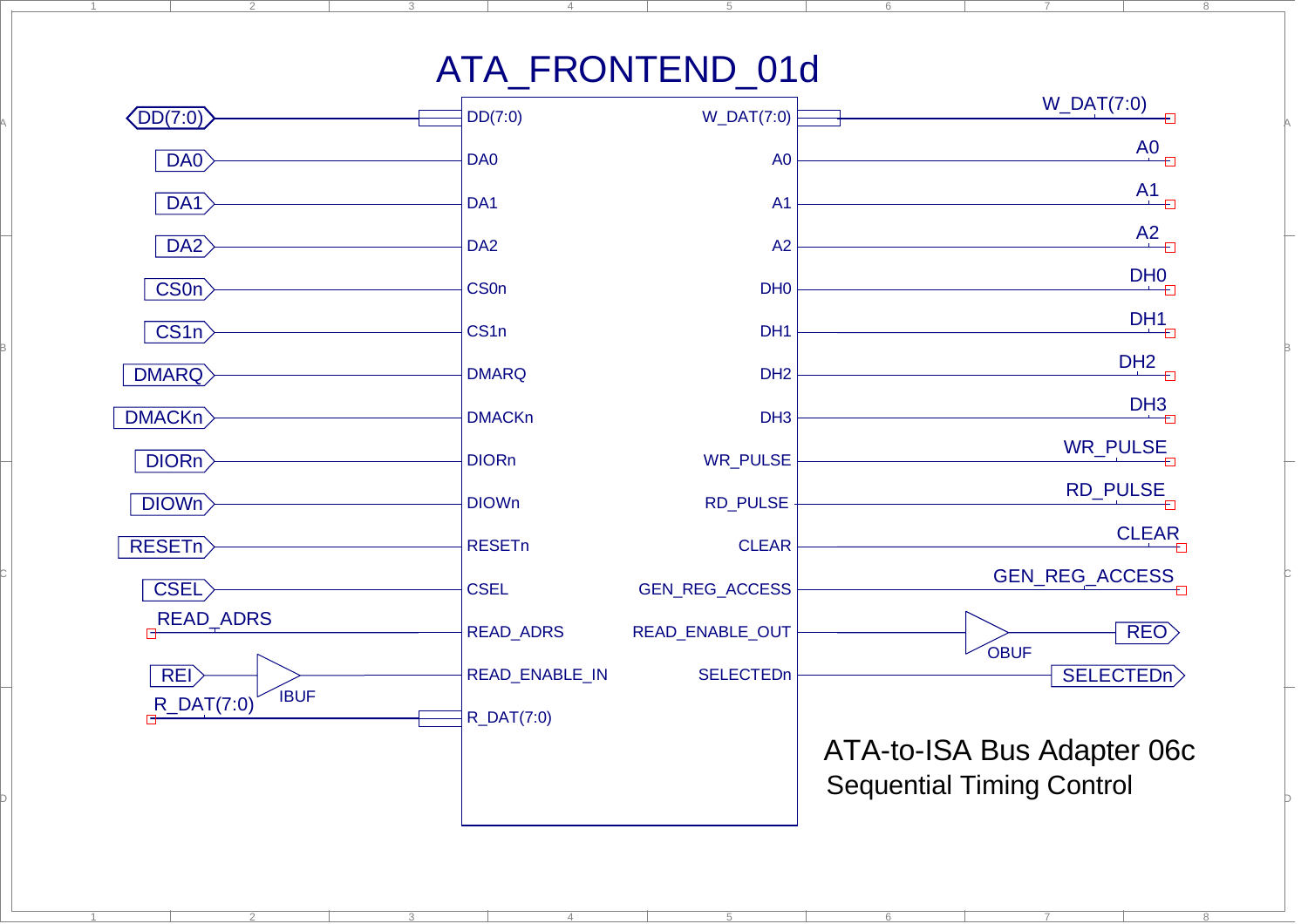

4

5

6

7

4

5

6

7

1

A

2

 $-1$ 

2

3

8

8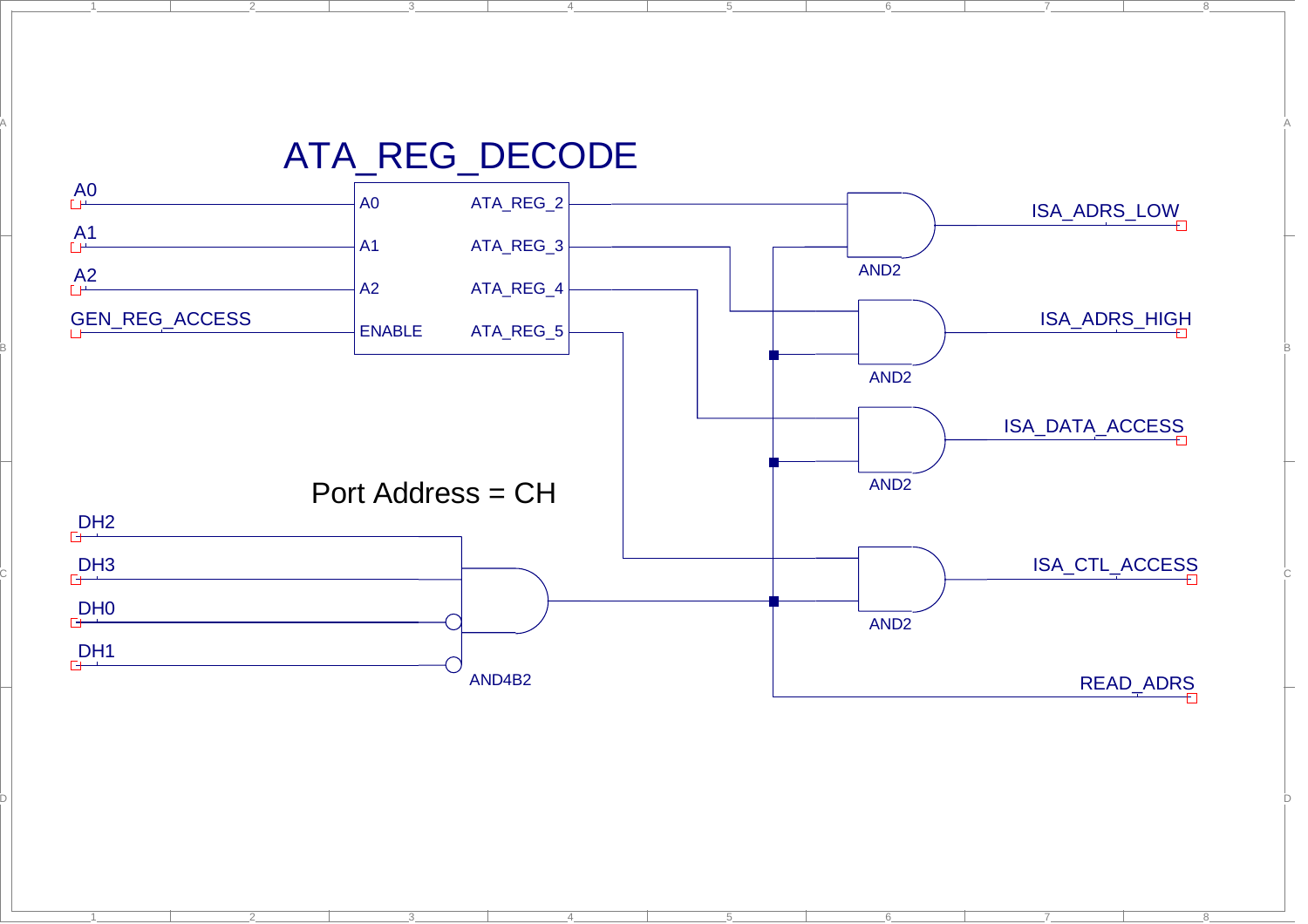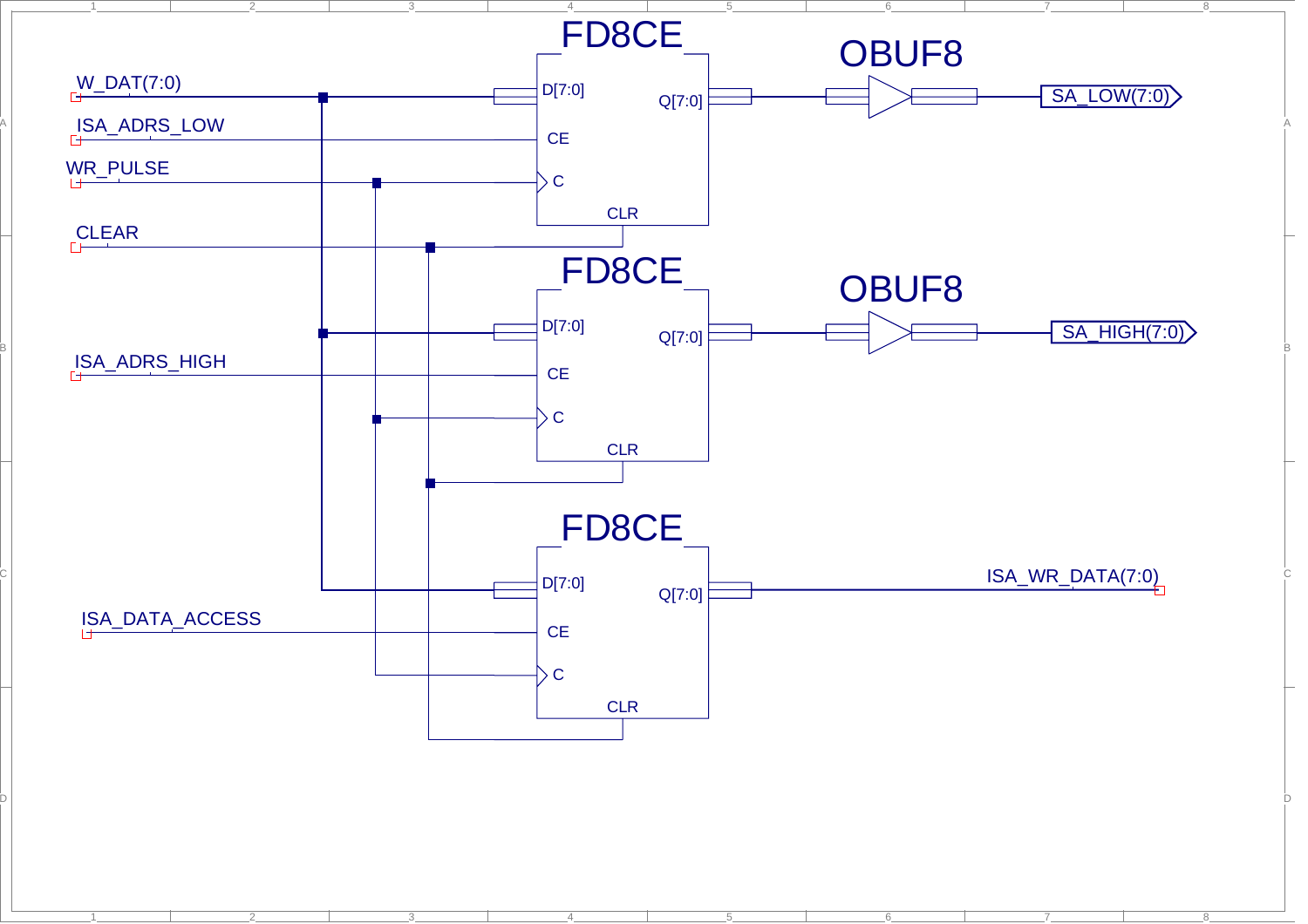

4

A

2

7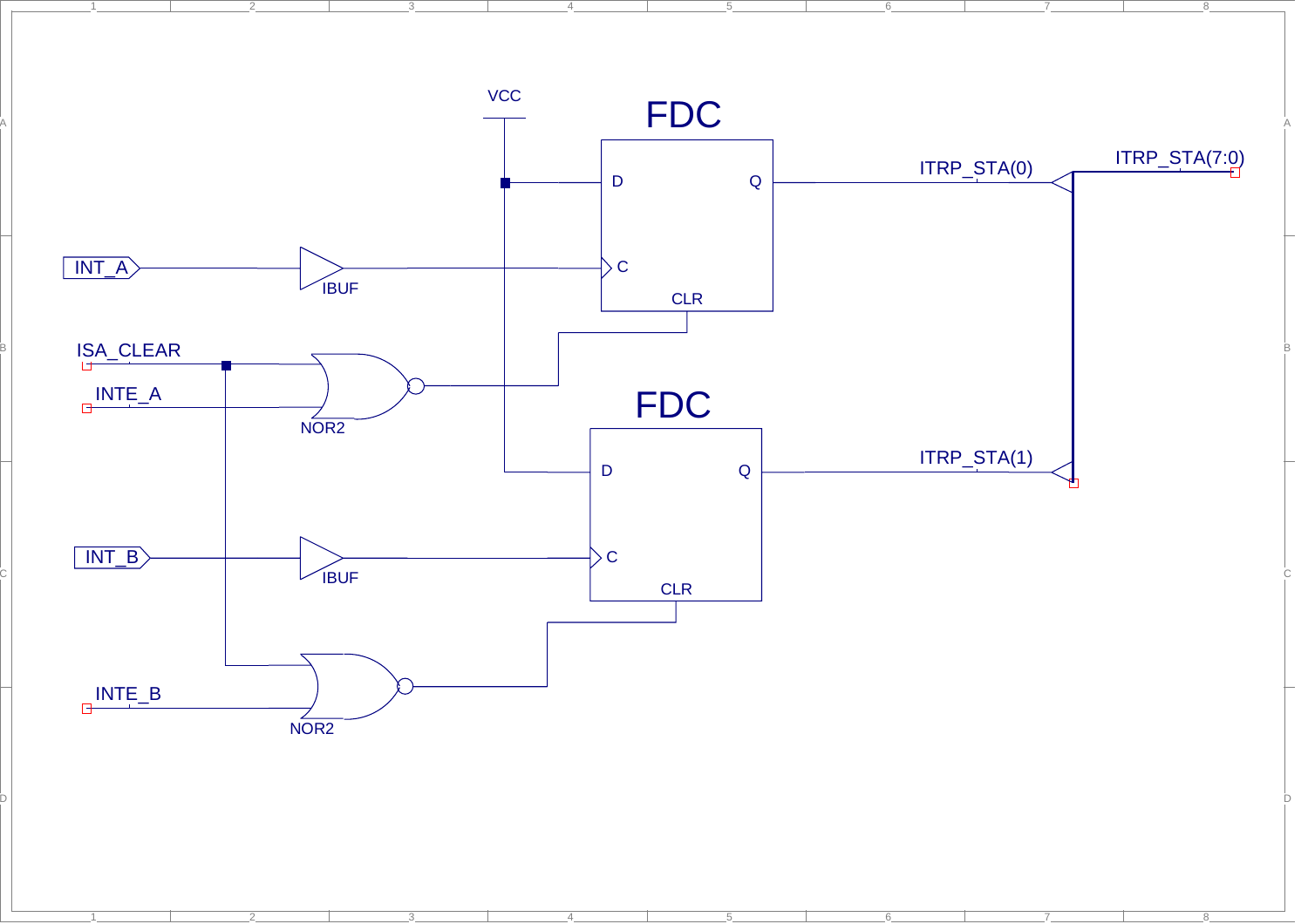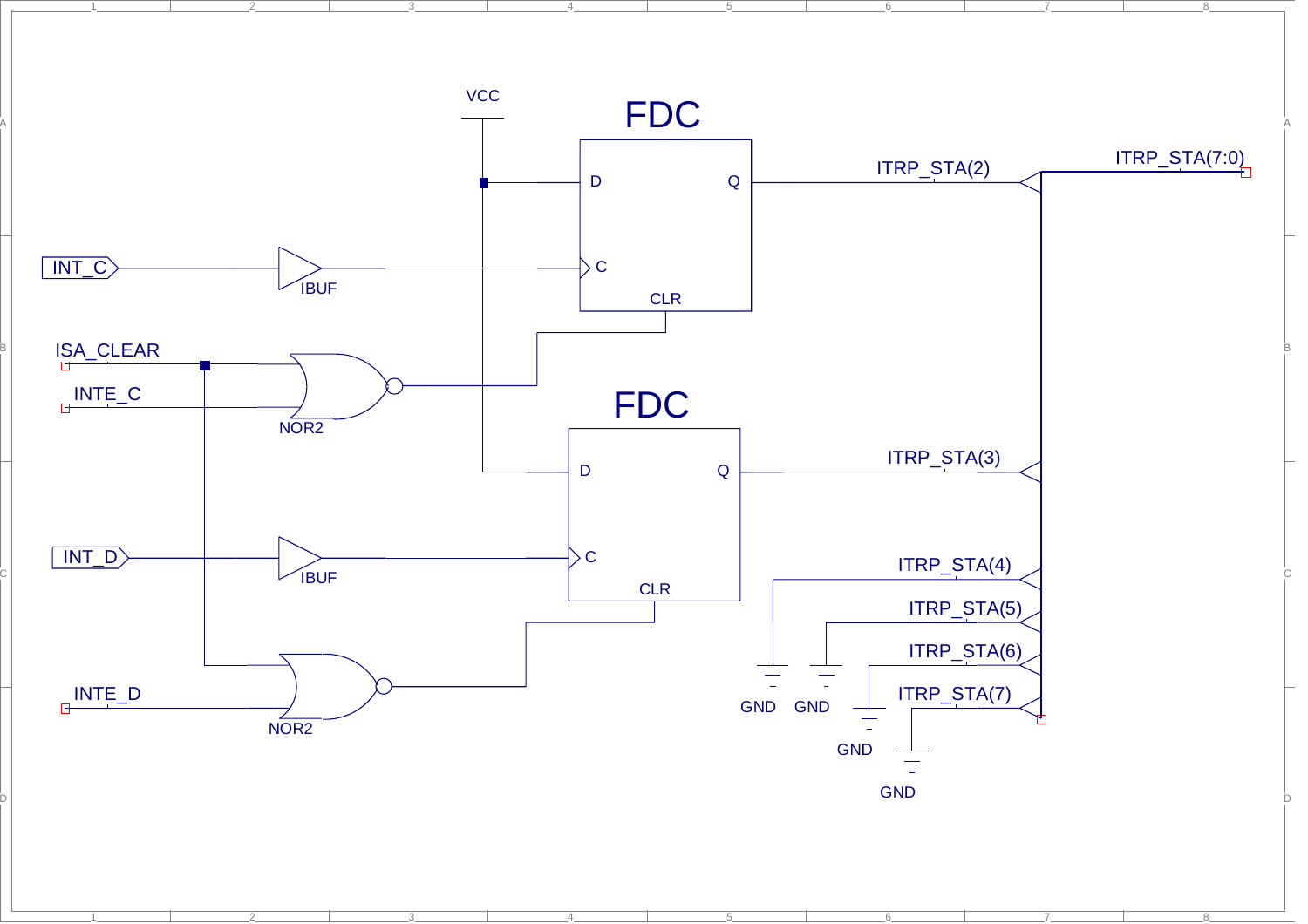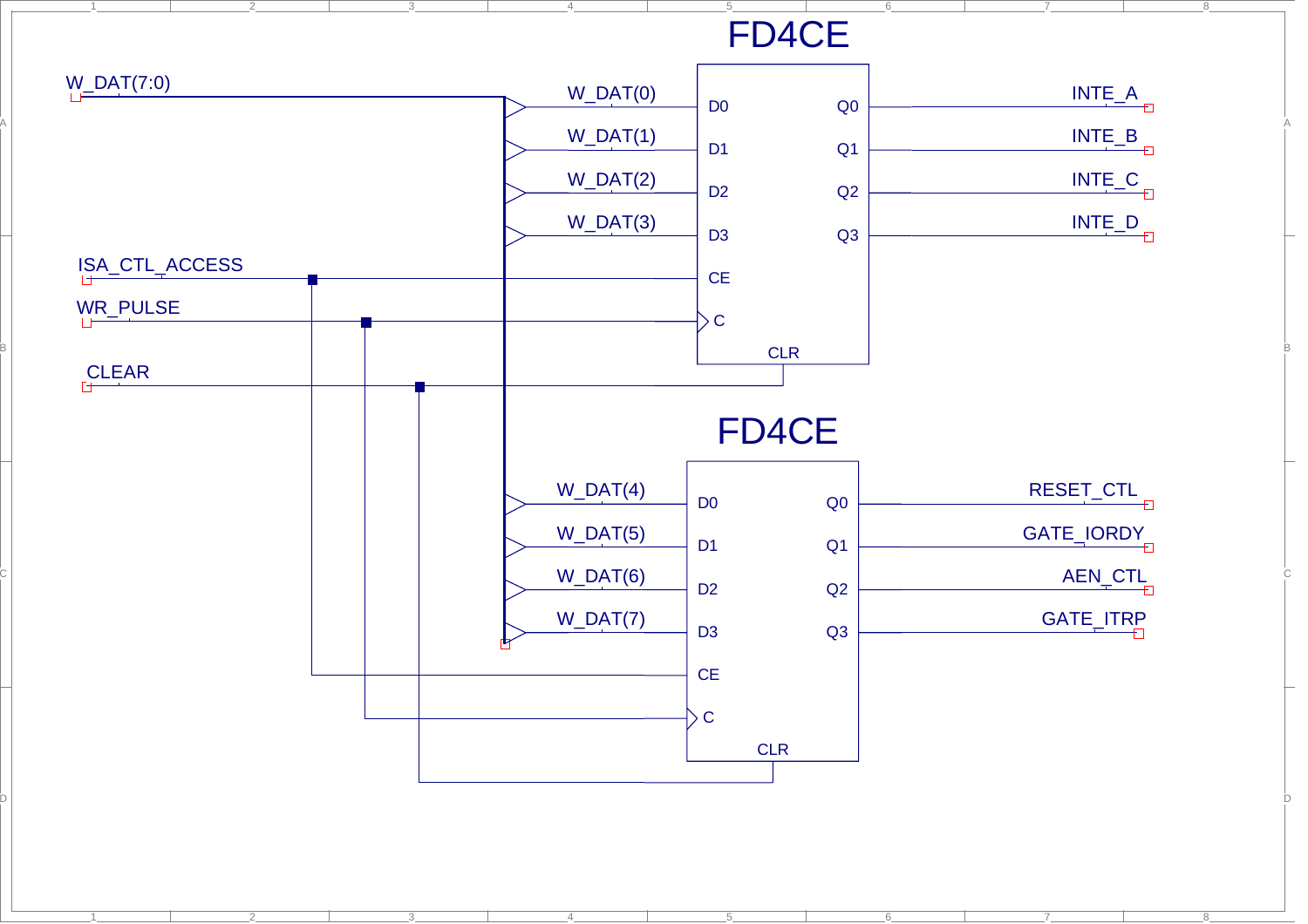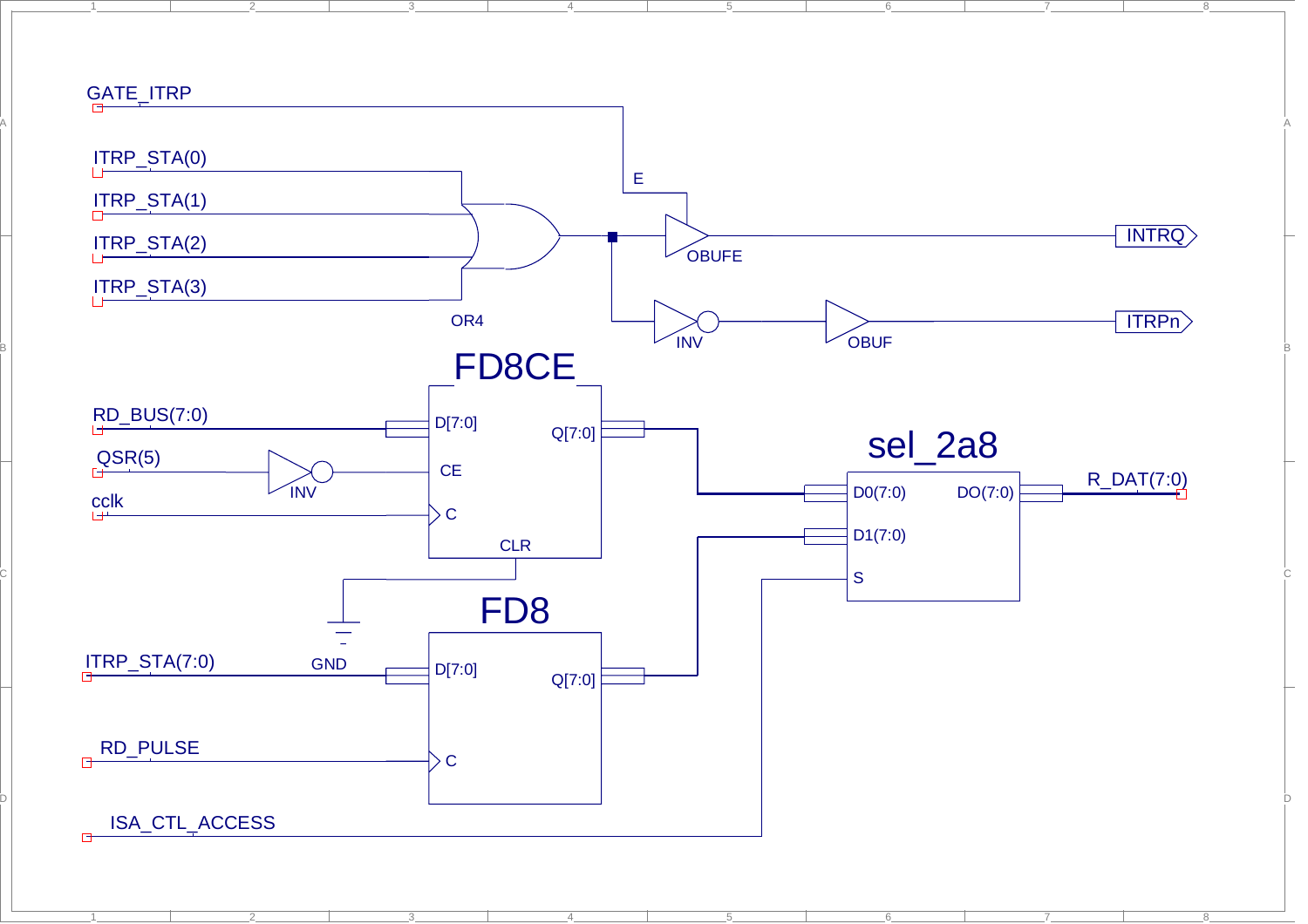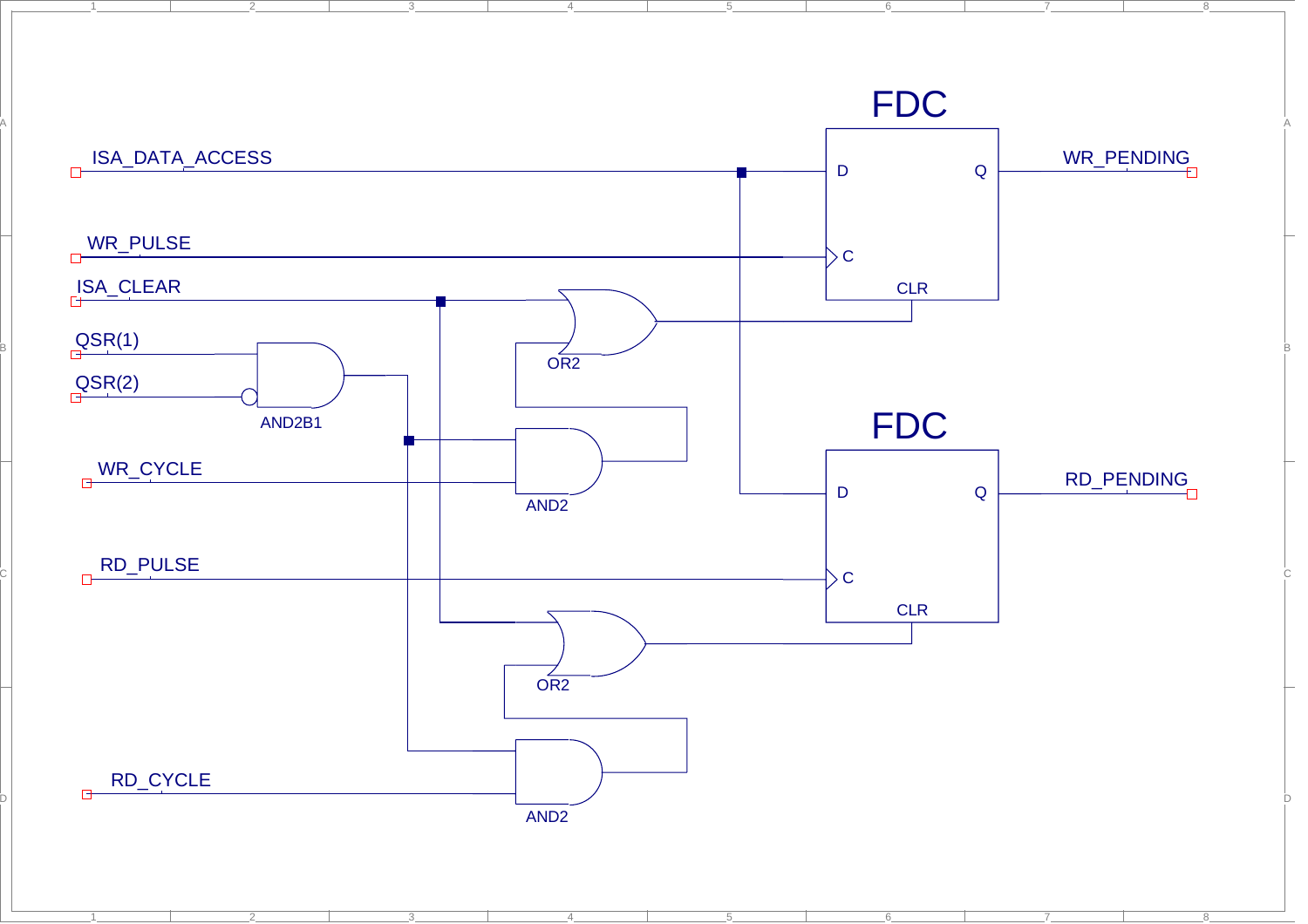

A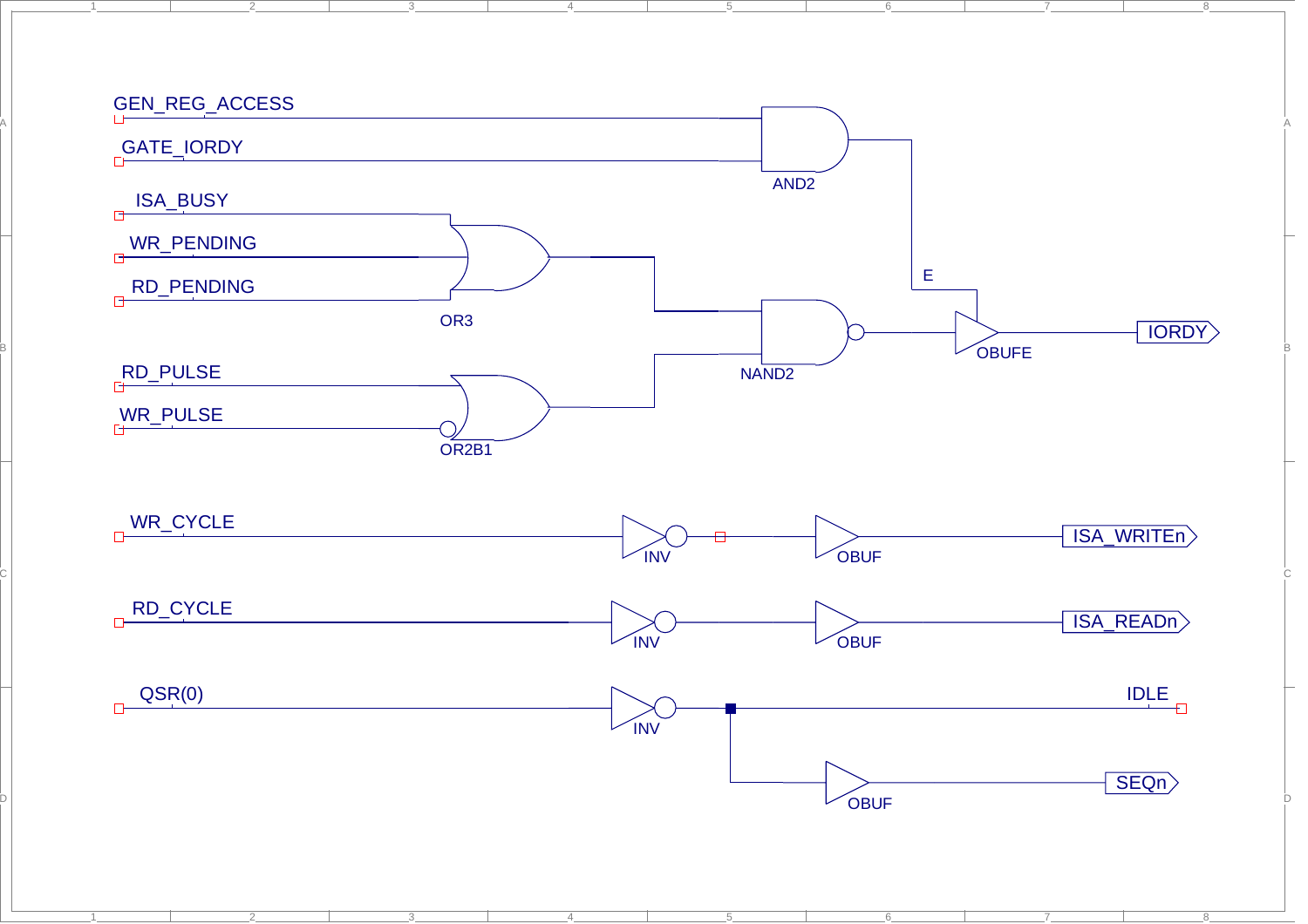

A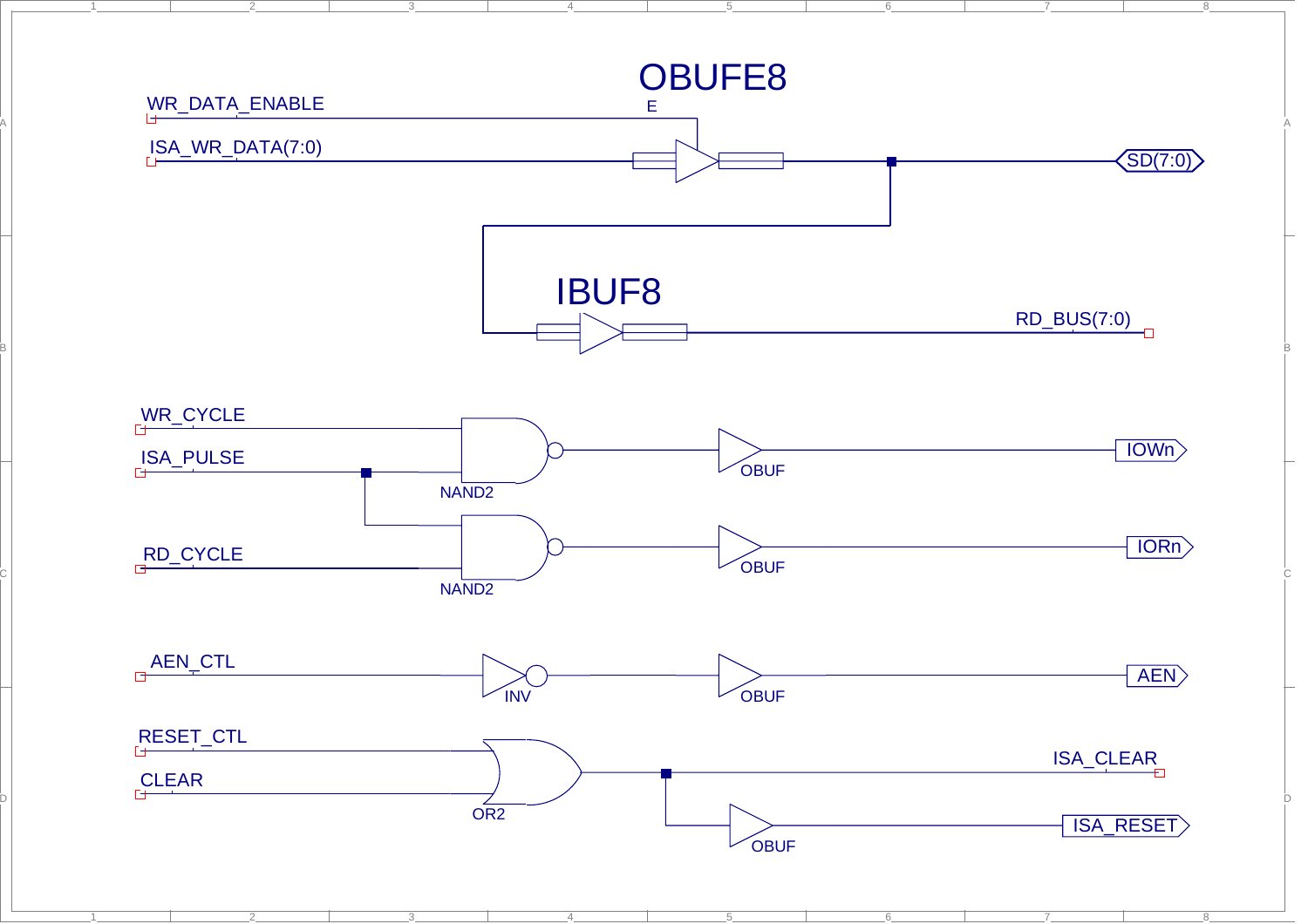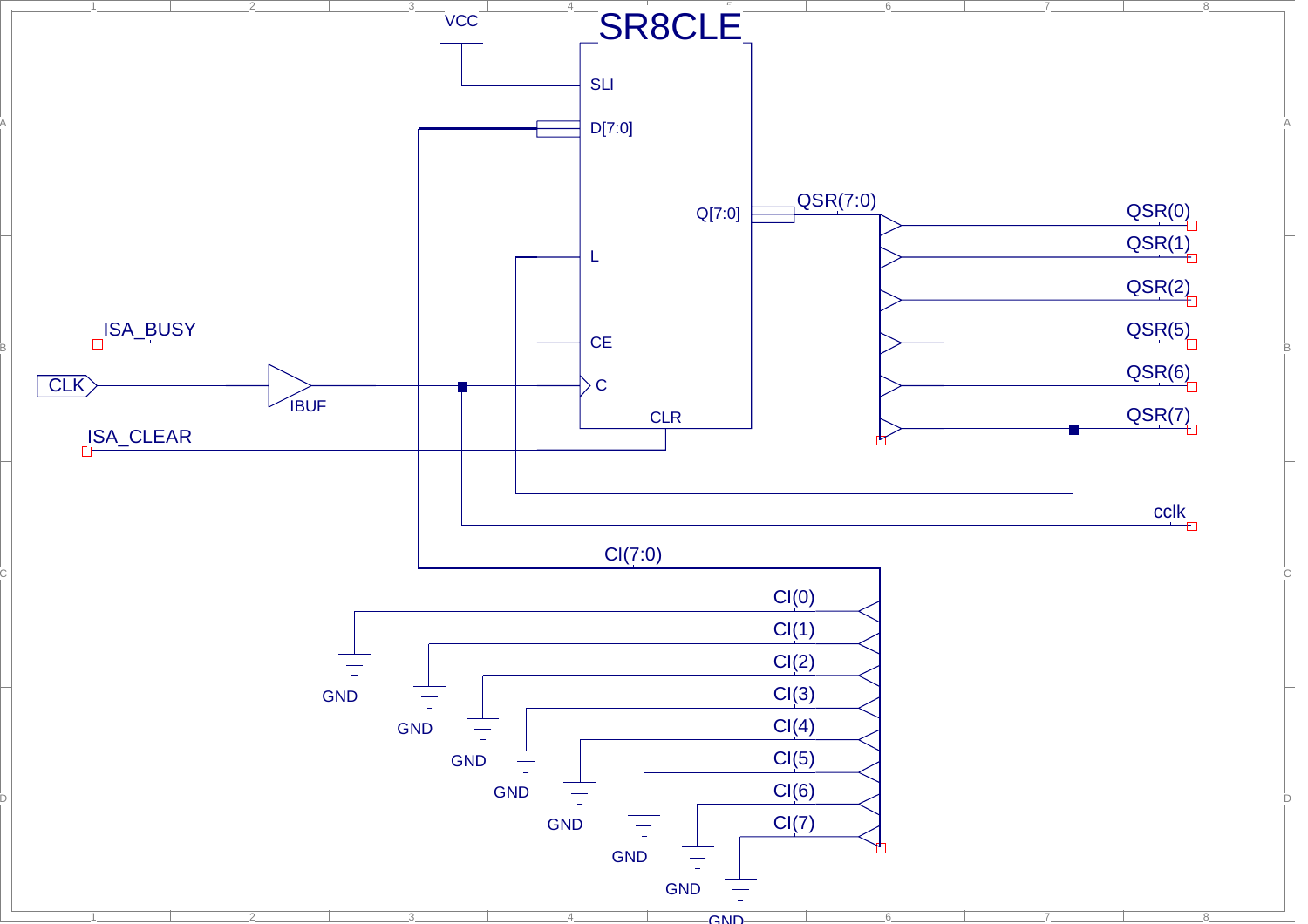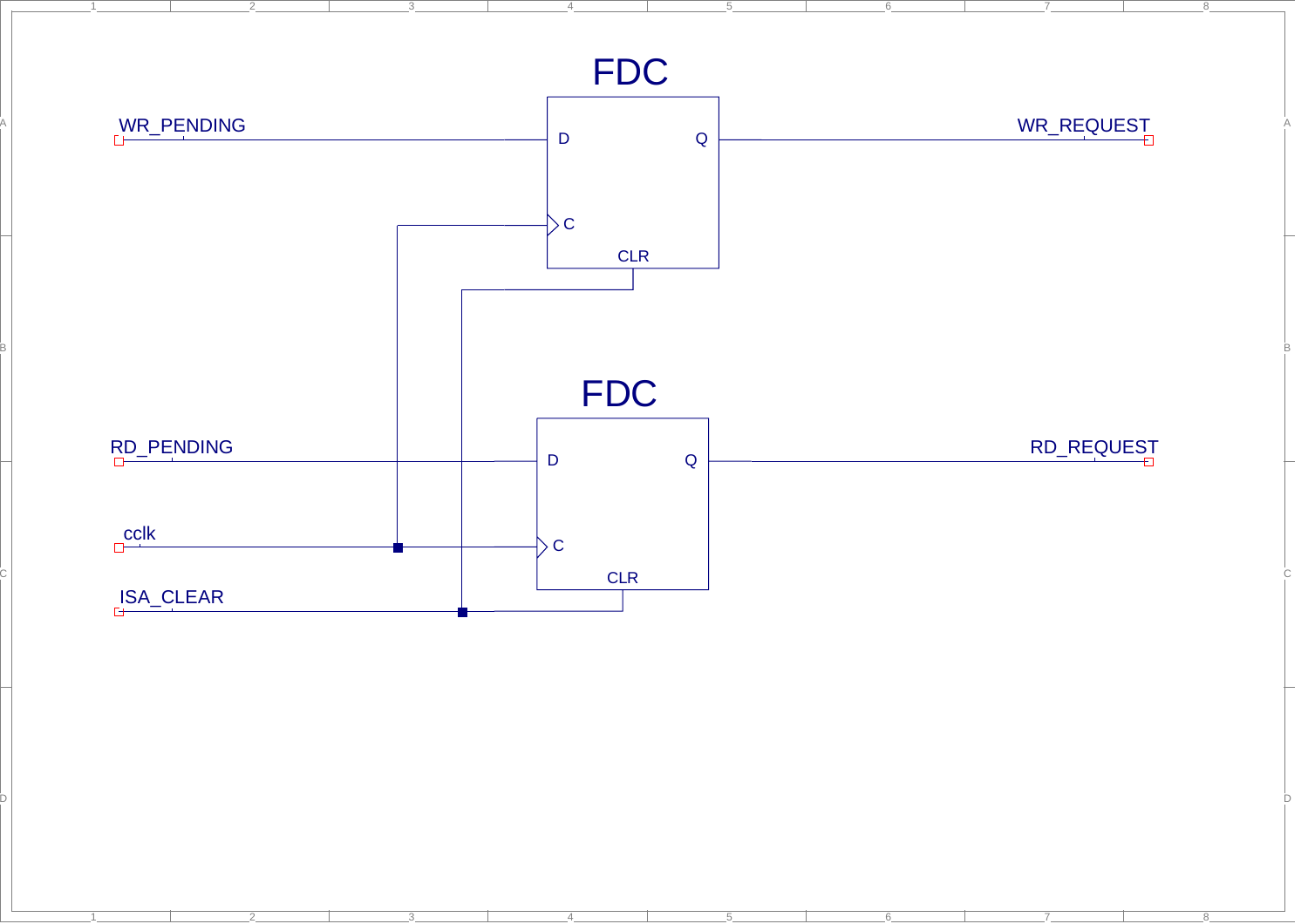